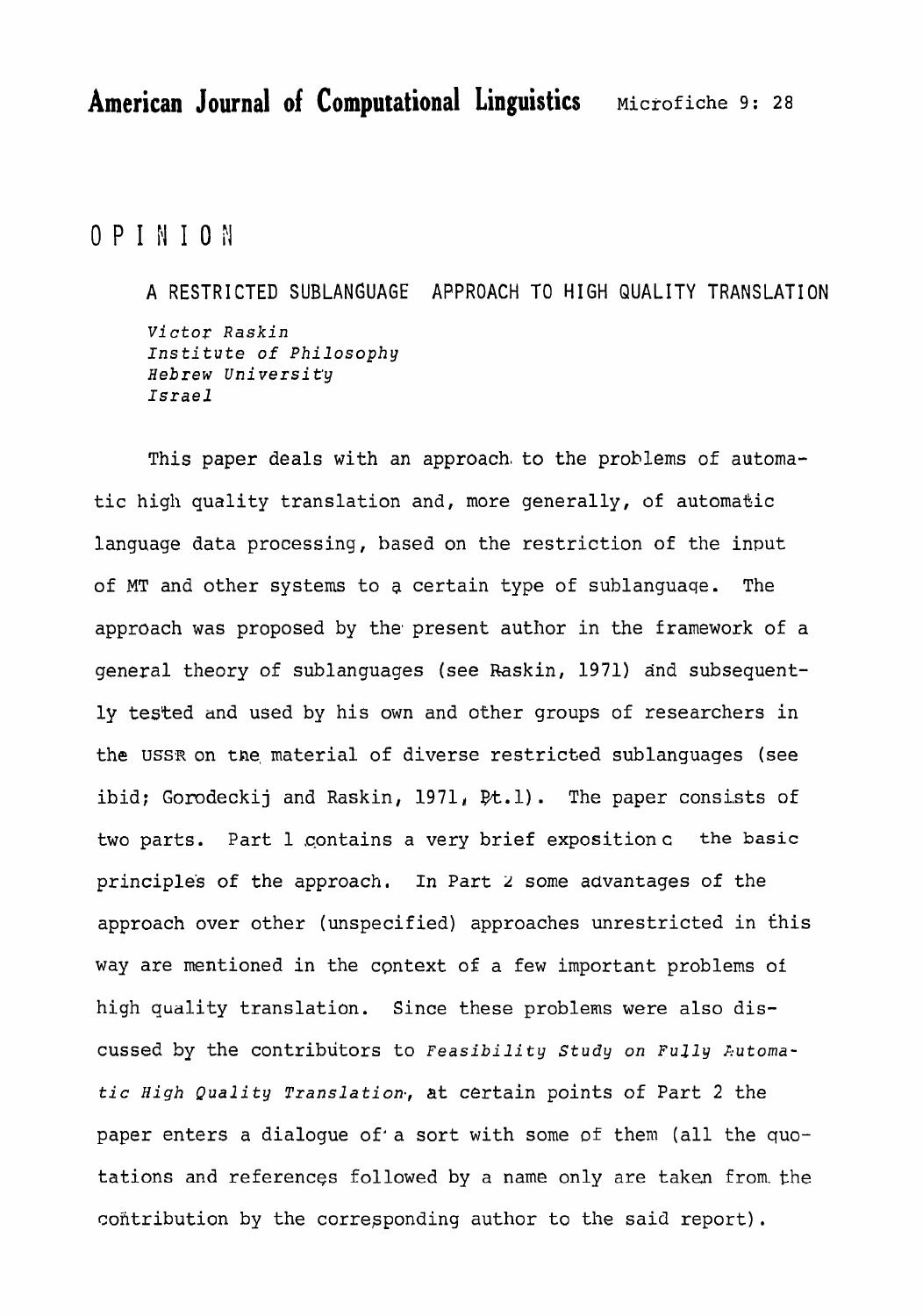1. SOME BASIC PRINCIPLES OF THE **RESTRICTED** SUBLANGUAGE APPROACH

It might be observed that in most cases when the practical neecl of **constructing** an **MT system** arises, **its** input, 1.e. **the lincuistic material which is** to be **subjected** to such treatment, is highly restricted by certain conditions: it is usually a relatively *narrow* **field** of *science or* kechnology with texts which are relatively, **hcmogeneous,** with a limited vocabulary, **a** *restricted*  set of *Byntactic constructions,* a highly **structured** *substance* **of the content plane, and a relatively constant system of** values for all the relevant pragmatic parameters which are determined in this case not by the individual properties of any particular situation of communication, as is usually the case in casual communication, but rather by the position of che field itself among the contiquous fields as weil as in non-linguistic reality, in general. For such restricted sublanguages a simple algorithm of automatic processing was constructed and proved to be highly efficient in its practical applications.

The algorithm is based on an over-important property which follows, logically and practically, from the features which characterize the class of restricted sublanguaaes **in** the theory of sublanguages, including those which were emphasized above and which result in the irrelevdnce of all surface **srructure** distinctions among sentences with identical deep structure or the exact synonymity of all-paraphrases (and, in fact, even **near-paraphrases!.**  This property implies that each stem in the vocabulary of a restricted sublanguage tends to play certain permanent role in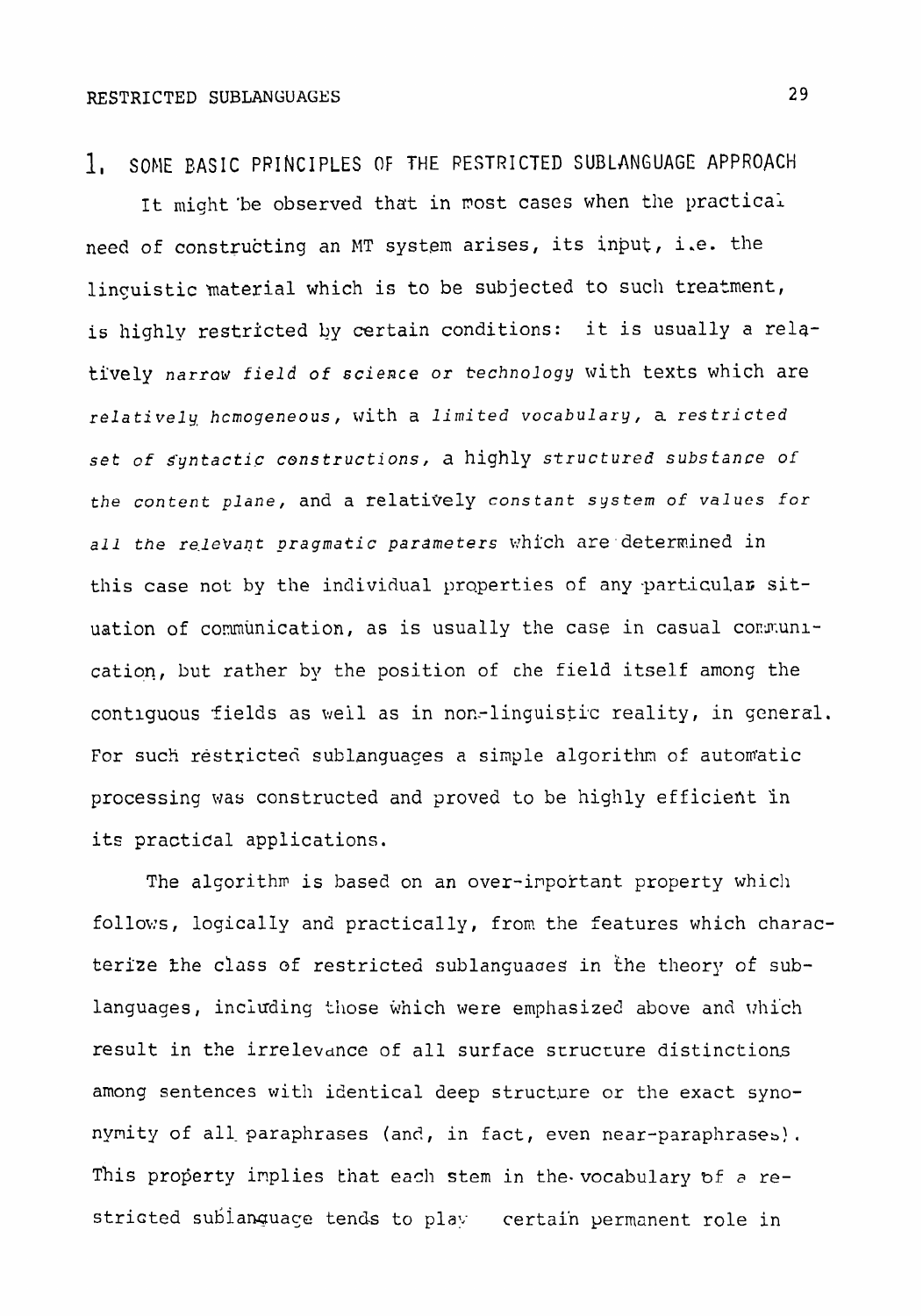all the situations described by those sentences where the stem occurs, no matter whether it takes the iorm of a verb, noun, or any other part of speech. A minimal sufficient inventory of these roles, which arc given the status of semantic characteristics of stems, is compiled (usually it does not exceed 15 items) and each dictidnary entry is assiqncd a ccrtain characteristic. Then a scheme of the maximally extended sentence of the restricted suhlancuage, a maximal deep structure of a sort, **is postulated**  in such a way that each sentence (or rather, ead<sup>9</sup> clause) can be represented as a (partial) **realization** of this structure. Such structures can embed, nest in, etc., each other. The dictionary of the restricted sublanguagc wjth all its entries beinc assigned serantic characteristics and the schere of the maximally extended sentence of the restricted sublanguage are the two instruments on which the universal-algorithm is founded. Texts of the restricted sublanguage constitute its input, the cutput being a sequence of (partially) filled, ordered and subordinated schemes/deep structures. By naking the semantic characteristic assigned to each stem of the restricted sublanguage, more or less detailed, one may control the depth of semantic analysis. With its subalgorithms of "ellipsis analysis", "homogeneous parts analysis', "boundary analysis", the algorithm operates as a uhiversal Turing rachine in the sense, that having been fed the aniversally standardized inforration on a particular restricted sublanguage, it proceeds to analyze it in the universal way and is equally applicable to each and every restricted language.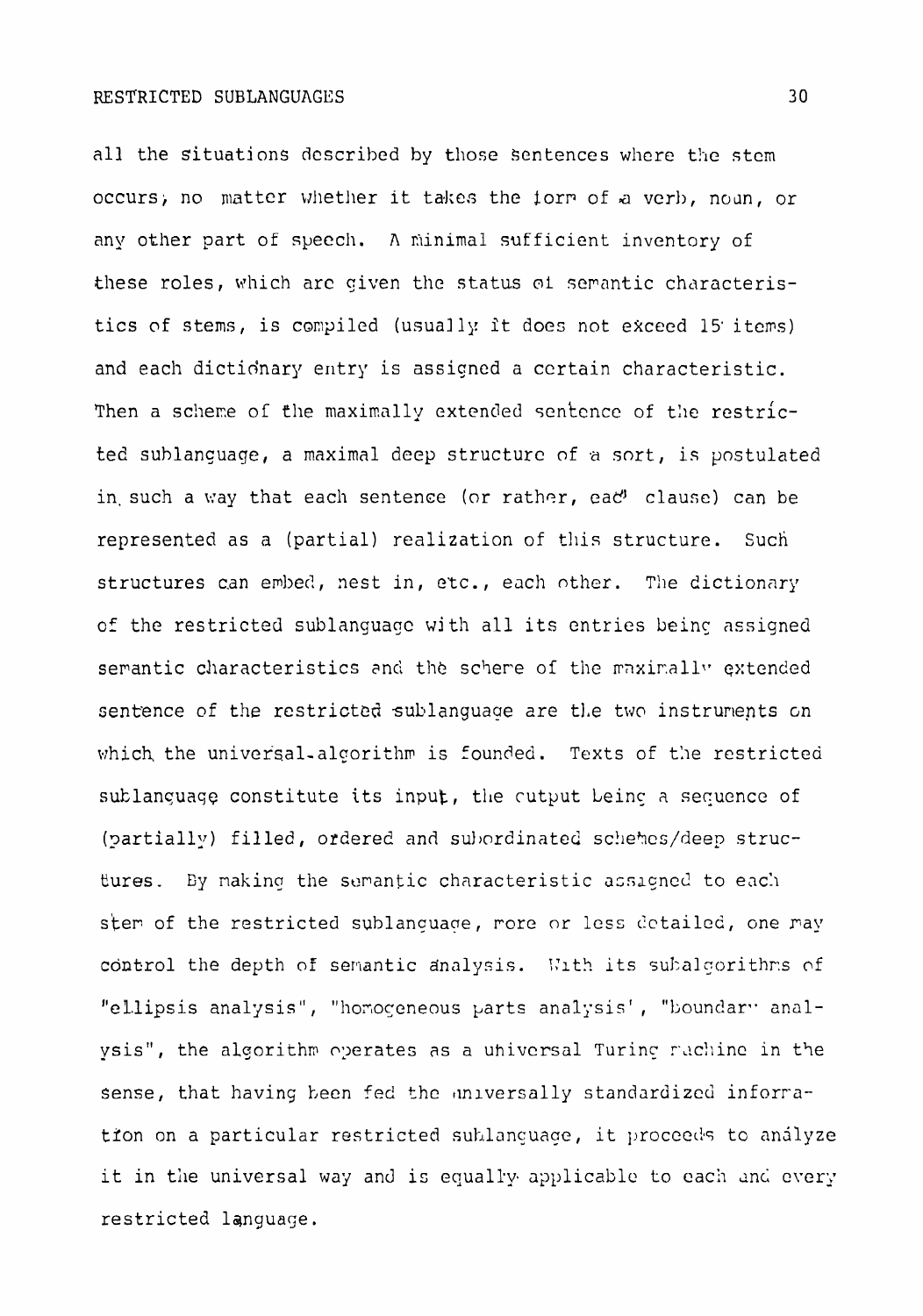## RESTRICTEP SUBLANGUAGES.

**Is** Restricted **Sublangadge** Approach, RSA, **applicable to** all, or at least most relevant cases or can it be applied only in a few exceptional situations?. **It** has been argued **elsewhere** (see **Xaskin, 1971; Ch.4.1)** that the first **alternative** holds true **while**  in the **cases** in which a polythematic **informational** system is needed it seems worthwhile to treat the processed texts as belonging to several distinct **restricted** sublanguages; and after distinguish-, ing them with the help of a not too complicated device, to make **use** of **the** technique **developed** for restricted **sublanguages.** 

## 2, **RESTRICTED** SUBLAkEUAGE SOLUTIONS TO SOME PRQ9LEIiS OF HIGH QUALITY TRANSLATIQN

*Semant&cs and* pragrna tics-a'nd. *the* **quali** ty **of translation.**  Recent developments in semaqtic and syntactic theory have demonstrated the practically indefinite potential depth of a complete linguistic description which **seeps** to require **much** scarcely acces-, sible (at **present,** if not in-principle.) information on "speech act **conditions, conversation** rules, **and semantic interpretation** which must be associated in an idi'osyncratic **way** with the lexical item in question", on 'a theory of illocutionary acts", on "a theory of discourse which **relates** the use of sefitences in social and conversational situations", and.on "a theory of natural logic" (Fillmore), while the pragmatic dimension of the text **is** said **to**  include answers to such heterogeneous questions as "by whom the text **was** produced, for which kind of audience it **was meant,** which kind of background knowledge the producer of the text assumed to be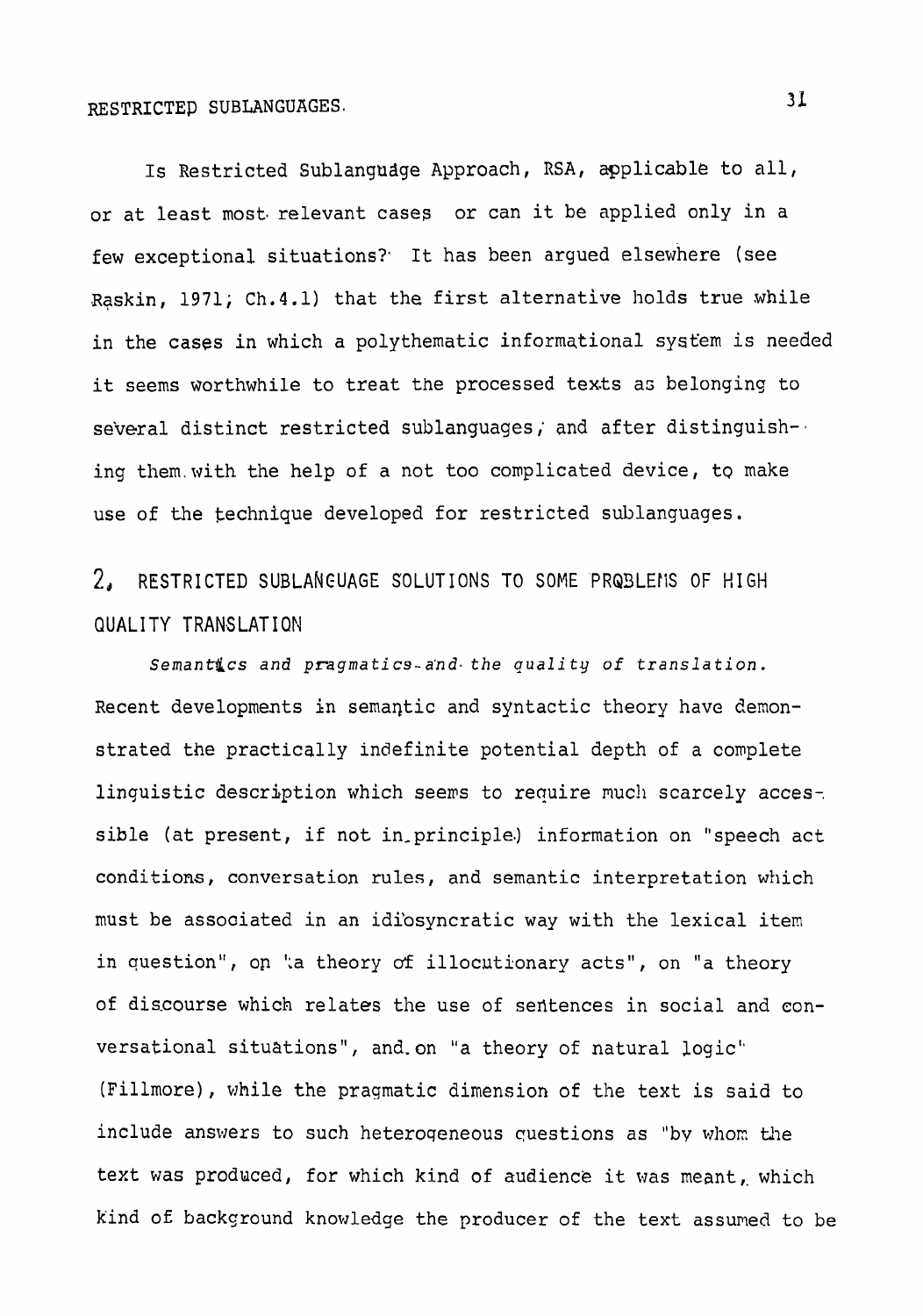**available to** the audience, the time, the place, and other para**meters** of the situation in which the **text was** produced. etc. **I'**  (Bar-Hillel) .

Now, it bs obvious **that** for an **adequate** translation, no matter whether it is human or automatic, all this highly complex information must be **obtained** and taken into.consideration, otherwise the quality of **translation** falls **down** sharp1.y. It **is equally**  obvious that all **this** is far beyond the linguist's reach at the present **staae** of **linquistic** knowledge.

In order to arrive at a practical solution of this problem one smould impose some restrictions on the process of MT. In other words, certain criteria of the quality of translation should **be formulated,** and if necessary and **possible, lowered. One** might try **to** restrict the output **of** an **MT** system in khe **sense** that it should certainly **not produce what the user does** not **actually** need **It** is evident that the **user of a translation of a scientific** or techniml text **will not require as** much **finesse and subtlety as**  the user of a translation of a literary text. Some (e.g. Garvin) are prepared to go even further and construct systems which would produce clearly inadeouate though **still** tolerable translations (in a sense nobody has even succeeded in defining) in order to gain in **speed,. Now, when** "machine-aided translation" or **similar** approaches are suggested, a restriction is imposed on what the **computer is supposed** (and **thought** of **as** capable), to ao.

The restriction on the input in RSA determines, or course, sore **restrictions** on **the** output **(but,** certainly, not to the extent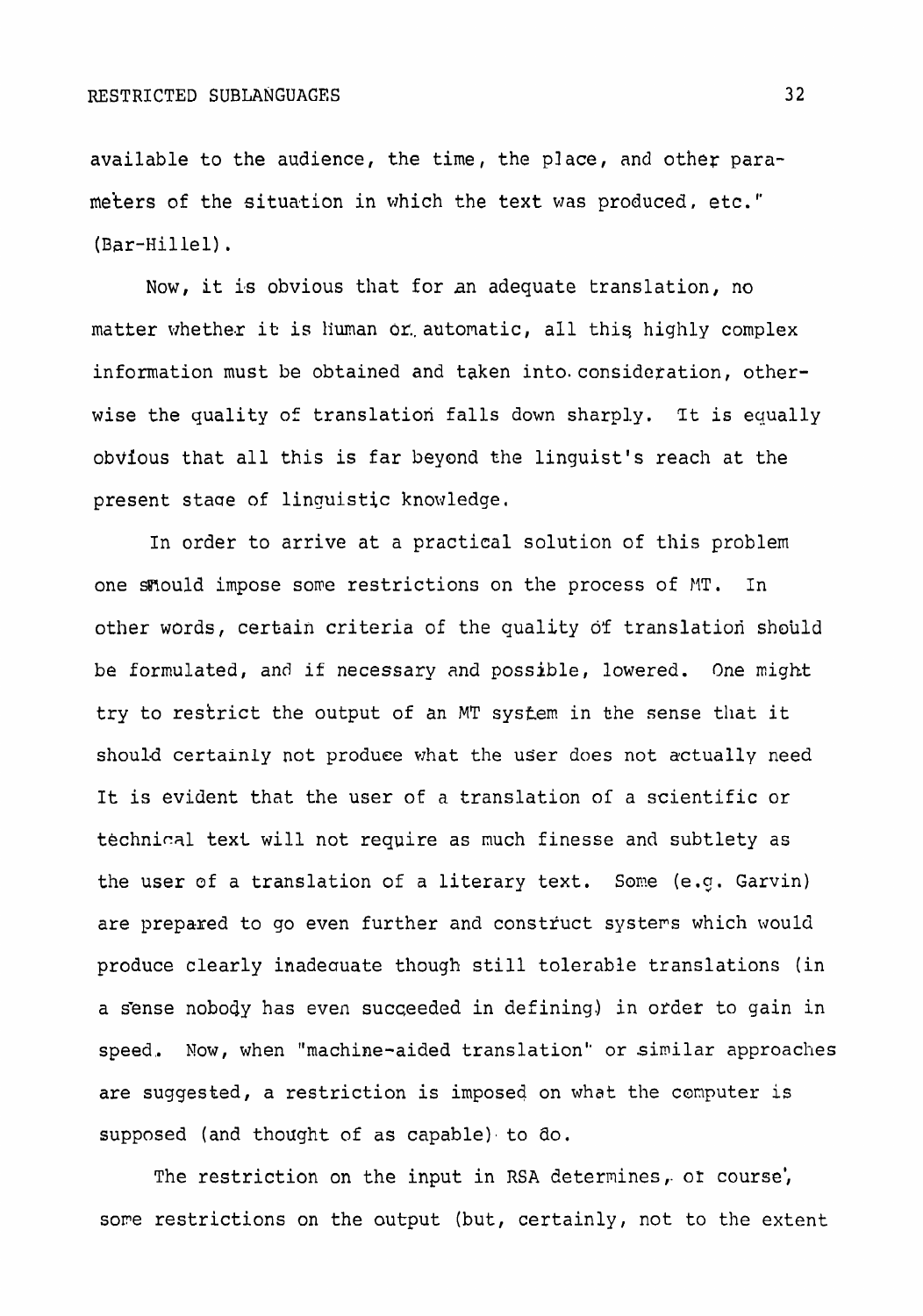of tolerating barely acceptable translations). On the other hand, rather **on the** contrary, the **simplicity and easier observability of**  the material of a restricted sublanguage make automatic translation feasible, **allowing** at\* the **same** time and Cor **the** same reason for the total accountability of the sublanquage which makeg it possible to account **for** and use **for** the practical purposes of **translation all** the **complex semantic and pragmatic** in/fomation **which might** be relevant for **translqtion. Of** course, **what** makes **it. possiblg is that the degree of complexity of such information** in the restructea sublanguage **is very** much **inferior** to **what might be observed in language** as a whole. What follows, However, is that restricting the input of an MT system to a sublanguage of a certain type **RSA ensures** high **quality translation** within the **sublanguage and no further restrictions or lowering of** the quality of **translation is necessary.** 

It should be mentioned at this point that RSA shares with "nachine-aided **translation" the property of** requiring a **limited**  amount **of predetermined** and **routine** huvan **participation prior to automatic processing.** 

Syn'tax **and** *semantics, lexicon* **and grammar. One of the** major **claims** of RSA is that, at least in applications **to restricted sub**languages, intricate and labor-consuming syntactic algorithms (cf. **Me1** cuk, 1964) are redundant. **The universal algorithm is** based **on**  semantics and is desicped to use **linguistic information of "lower'" linnuistic e** levels **(viz. morphology** and **syntax) in a few exceptional**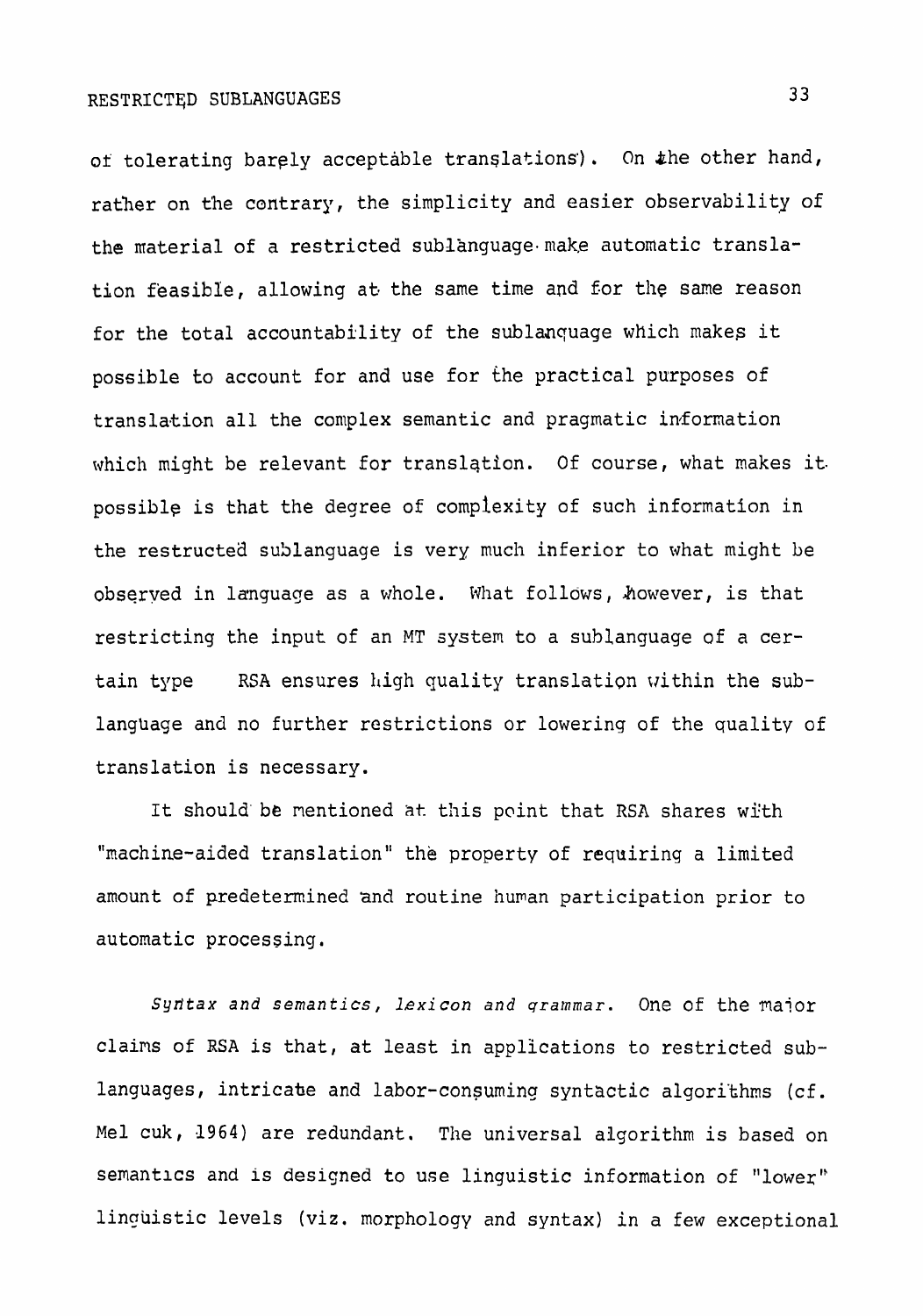cases of semantic'ambiguity. This emphasis **an** semantics rather than on syntax in **automatic** language data processing systems takes on a new value when compared to current discussions of the relations of syntax and semantics in linguistic theory and the existence of a clear-cut boundary between them. Probably influenced by the tendency, at 'present prevailing **statistically** in theoretical linguistics, to claim the priority of semantics over syntax, and, moreover, to negate the existence of the boundary, even those researchers in MT who do not seem to be influenced by RSA also speak in favor of such a "semantically-based" position (e.g. Mey). The latter position is indirectly reinforced by the fact that purely syntactic contributions to the *study* (e.g. Petrick) fail to prove their **pertinence** to the problem of actual realization of MT bearing insteed on the relation of recent theoretical innovations to the feasibility of MT *(see.* **below)** .

Thanks to **its** basie principles **and internal** organization RSA came independently to a justification of the claim made by Garvin khat it is aperationally more effective to delegate most of the grammatical information used in an MT system to the lexicon rather than to the parsing alqorithm.

~inguistic *theor9 and* **feasibility of MT. RSA seems to** contribute to the solution of the major dilemma concealed in this phrase by providing, in a way similar to the one discussed above in connection with semantic and pragmatic problems, an interesting half**way** position, a middle **ground** of a sort which in a sense combines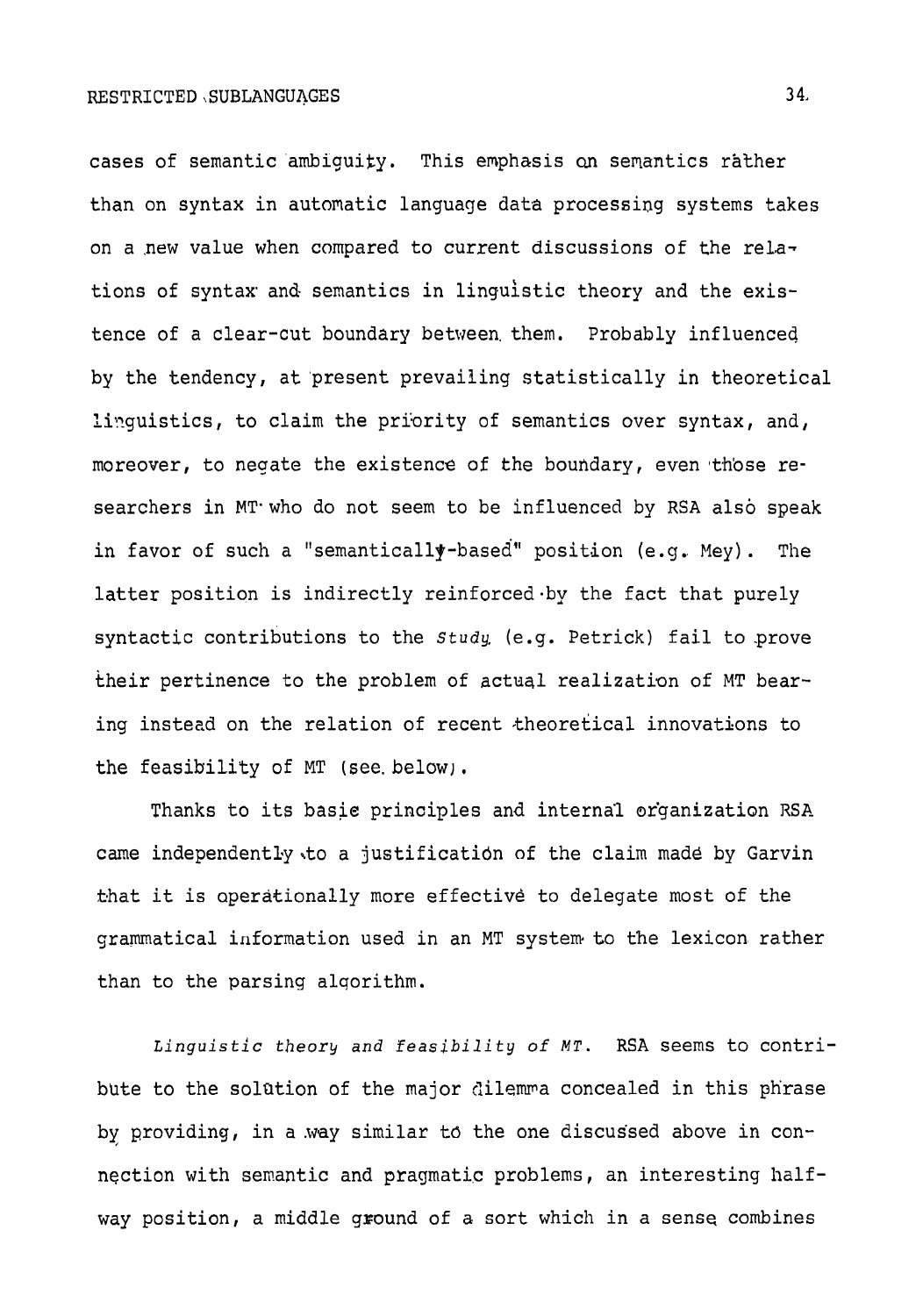some relevant properties of the two extremes.

In the light of quite a number of promising developments and achievements in linguistic theory, the pertinent question is whether these have, do, or will, contribute anything to MT, or the **latter, as** Lyons thinks, **"will neither** contribute very directly to, **nor** depend very direktly upon, **advances** in linguistic theory!' This basically **defeatist** position has at **least two** aspects, the one **being that** Language **is claimed to be too complicated to be successfully** subjected to **autonatic** processing, an opinion **many**  theorists would subscribe to, and the other, proclaimed by MT operationalists" **(e.g. Garvin)** that much **of** what **has been** recently proposed in grammatical and semantical theory is far too strong for **W,** and much weaker models, as a possible **theoretical** basis for practically feasible MT are required. The latter considera**tion** is interestingly illustrated by -the fact of **the** recent emer**gence** of **working** automatic **systems** of lanquage **data** processing, ouite **A** close, in **their** restrictiveness to **RSA** thouqh, rather contrary **to it,** not aiming **at** theoretical generalization, which use: "analvsis-based grammars" (cf. Winograd, 1972).

-However, it is natural for the linguist to be suspicious of any attempts fo **base** an MT systen? on a theory. or a **model,** which has been **dempnstrated** to be inferiar to **some** other theory or model. Any serious attempt to make use of any linguistic knowledge for **any-purpose** must, **he** might feel, be based **on an** adequate **theoretical** framework-, **.otherwise the** ever **present danger of ad** hoc **decisions** could **hardly be** avoided. What niqht 'be missed in **this\*** 

 $35.$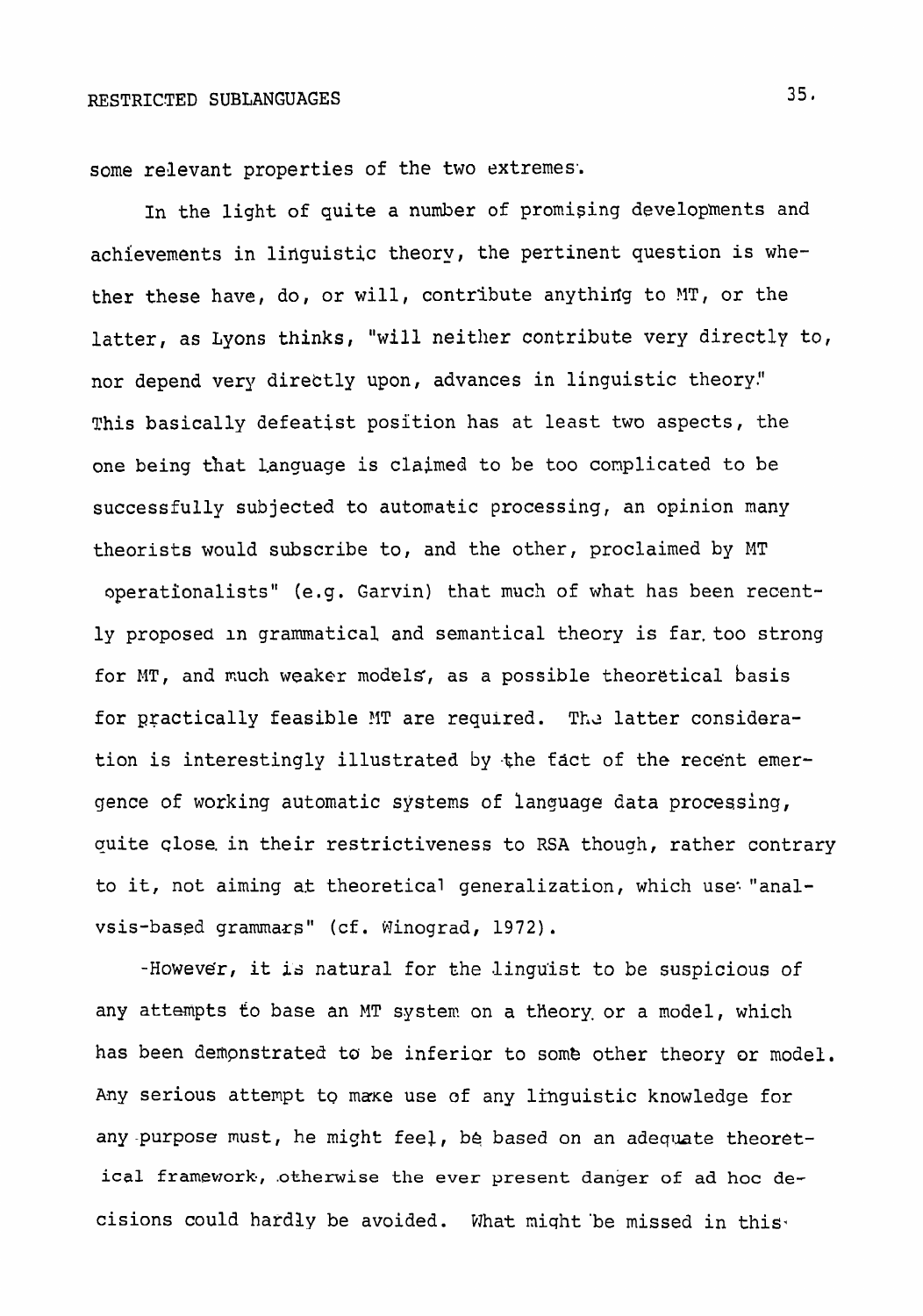argumentation is the fact that, when dealing with computerized applications **6f linguistics, ,we impose on thk linguistic material a fundamentally** different phenomenon, **with** laws and **logic of its own,** whi"ch **may be, very foreign to the nature of human language and the mental** mechanism **which uriderlies it, and this** might force us to give up purely 1inauis.tic theories, even if they seem **based on the properties 'nherent in** man's nature, **and,to** adopt, in **man**machine partnership, a compromising approach which would account for botn human and machine nature. It is not unimaginable, though rather distressing if true, that, due to the essential difference betweed the **two,** no linguistic theory **claiming** .or **exhibiting the**  property of adequacy to the nature or human language can be direct**ly** "computed", **i,e. taken** in by the computer;

It seems,. and **this** is **substantiated bv** the material a£ **some**  papers contributed to the *study* (e.g. Karttunen), that the more dependent on some recent development in "pure linguistics" a paper **is, the less pertinent to** MT **it becomes. The contradiction Between linguistic theory aiming at adequacy and** practfcal needs **of** MT and,, for that matter, other problems of computational linguistics, it **self-evident.** In this situation RSA seems to be doing a unique job **of reconciling the two extremes, since on the paterial of a restric**ted subLanguage **it might turn out Chat the application** of a .grammar based **on** adequate **linguistic** theory would be quite practical and **there would not be any need** to **seek more feasible ad** hoc **solutions. Besides** that, **RSA** may contribute a great deal to what **is essentially** 

36